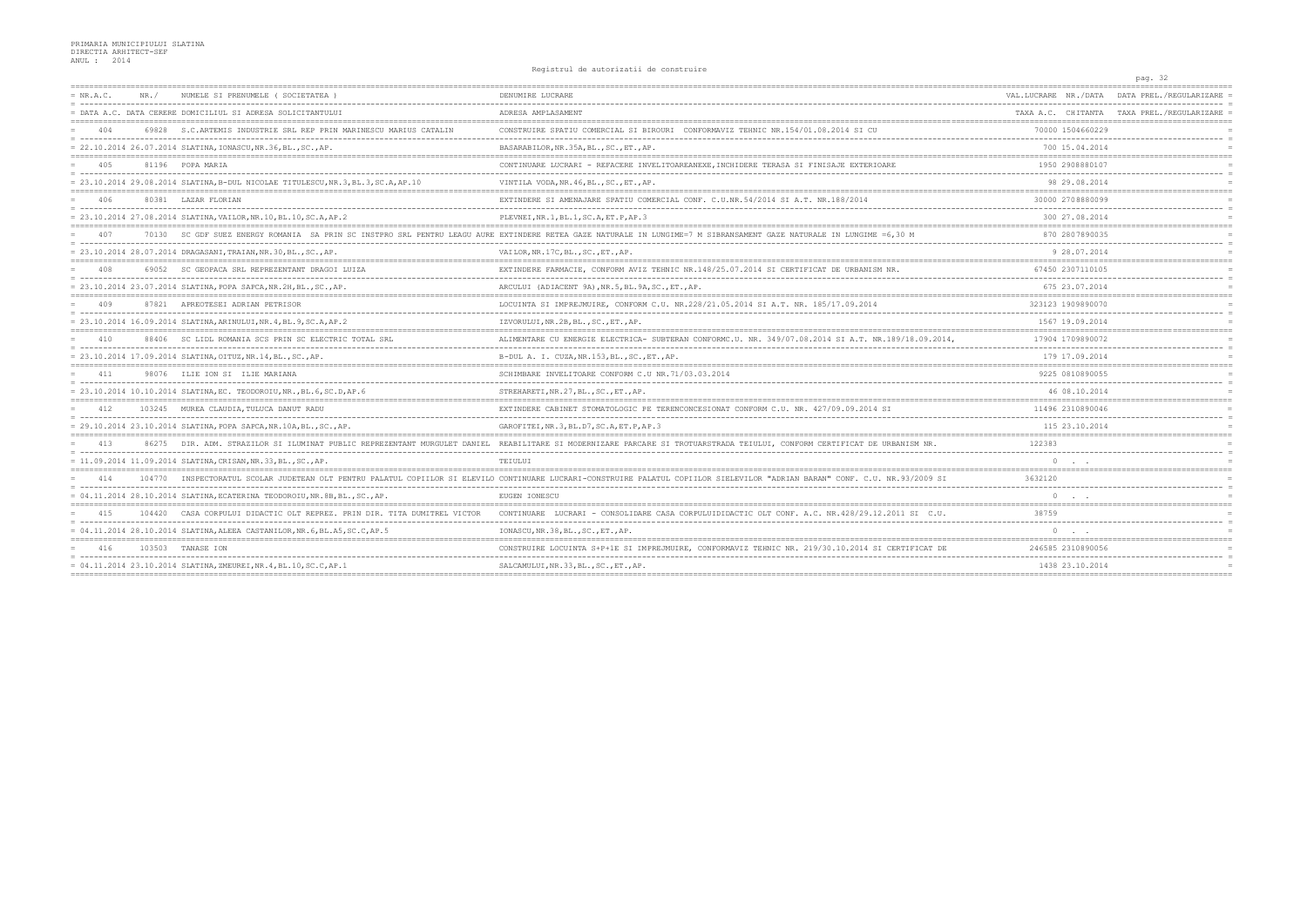|             |        |                                                                             | nggio di ui de autoiliantii de comptiuli                                                                                                                            |                       | pag. 33                                    |
|-------------|--------|-----------------------------------------------------------------------------|---------------------------------------------------------------------------------------------------------------------------------------------------------------------|-----------------------|--------------------------------------------|
| $= NR.A.C.$ | NR. /  | NUMELE SI PRENUMELE (SOCIETATEA                                             | DENUMIRE LUCRARE                                                                                                                                                    | VAL.LUCRARE NR./DATA  | DATA PREL./REGULARIZARE                    |
|             |        | = DATA A.C. DATA CERERE DOMICILIUL SI ADRESA SOLICITANTULUI                 | ADRESA AMPLASAMENT                                                                                                                                                  |                       | TAXA A.C. CHITANTA TAXA PREL./REGULARIZARE |
| 417         | 104354 | SC GDF SUEZ                                                                 | <b>BRANSAMENT</b>                                                                                                                                                   | 700 2710890071        |                                            |
|             |        | $= 04.11.2014 27.10.2014 CRAIOVA, VASLUI, NR.3, BL., SC., AP.$              | MESTEACANULUI, NR.7G, BL., SC., ET., AP.                                                                                                                            | 7 27.10.2014          |                                            |
| 418         |        | 80388 GIURA OCTAVIAN                                                        | CONSTRUIRE BIROURI SI LOCUINTA, CU RESPECTAREACONDITIILOR DIN AVIZUL TEHNIC NR. 220/30.10./2014                                                                     | 60000 2603890043      |                                            |
|             |        | = 05.11.2014 27.08.2014 SLATINA, STREHARETI, NR.53, BL., SC., AP.           | MIHAI EMINESCU, NR. 22, BL., SC., ET., AP.                                                                                                                          | 944 26.03.2014        |                                            |
| 419         |        | 106915 PRIMARIA MUNICIPIULUI SLATINA REP. PRIN PRIMAR MINEL FLORIN PRINA    | REABILITARE TERMICA A BLOCURILOR DE LOCUIT INVEDEREA EFICIENTIZARII ENERGETICE IN MUNICIPIUL                                                                        | 799493                |                                            |
|             |        | = 06.11.2014 04.11.2014 SLATINA, M. KOGALNICEANU, NR.1, BL., SC., AP.       | CIREASOV, SC.A, B, C., NR., BL.16, SC., ET., AP.                                                                                                                    | $\Omega$              |                                            |
| 420         |        | 106917 PRIMARIA MUNICIPIULUI SLATINA PRIN PRIMAR MINEL FLORIN PRINA         | REABILITARE TERMICA A BLOCURILOR DE LOCUIT INVEDEREA EFICIENTIZARII ENERGETICE IN MUNICIPIUL                                                                        | 253878                |                                            |
|             |        | = 06.11.2014 04.11.2014 SLATINA, M. KOGALNICEANU, NR.1, BL., SC., AP.       | CIREASOV, NR., BL.13, SC.A, ET., AP.                                                                                                                                | $\circ$               |                                            |
| 421         |        | 106918 PRIMARIA MUNICIPIULUI SLATINA REP. PRIN PRIMAR MINEL FLORIN PRINA    | REABILITARE TERMICA A BLOCURILOR DE LOCUIT INVEDEREA EFICIENTIZARII ENERGETICE IN MUNICIPIUL                                                                        | 501075                |                                            |
|             |        | $= 06.11.2014$ 04.11.2014 SLATINA.M.KOGALNICEANU.NR.2.BLSCAP.               | CIREASOV, SC.A, B., NR., BL.14, SC., ET., AP.                                                                                                                       | $\Omega$              |                                            |
| 422         | 106927 | PRIMARIA MUNICIPIULUI SLATINA REP. PRIN PRIMAR MINEL FLORIN PRINA           | REABILITARE TERMICA A BLOCURILOR DE LOCUIT INVEDEREA EFICIENTIZARII ENERGETICE IN MUNICIPIUL                                                                        | 661753                |                                            |
|             |        | = 06.11.2014 04.11.2014 SLATINA, M. KOGALNICEANU, NR. 1, BL., SC., AP.      | NICOLAE IORGA, SC. A, B, C., NR., BL. 5, SC., ET., AP.                                                                                                              |                       |                                            |
|             | 106925 |                                                                             | PRIMARIA MUNICIPIULUI SLATINA REPREZ. PRIN PRIMAR MINEL FLORIN PRIN REABILITARE TERMICA A BLOCURILOR DE LOCUIT INVEDEREA EFICIENTIZARII ENERGETICE IN MUNICIPIUL    | 2246660               |                                            |
|             |        | = 06.11.2014 04.11.2014 SLATINA, M. KOGALNICEANU, NR.1, BL., SC., AP.       | LIBERTATII , SC. A, B, C, D, E, NR., BL. FA15, SC., ET., AP.                                                                                                        | $\circ$               |                                            |
|             | 106895 | PRIMARIA MUNICIPIULUI SLATINA REPREZENTANT MINEL FLORIN PRINA               | REABILITARE TERMICA A BLOCURILOR DE LOCUIT INVEDEREA EFICIENTIZARII ENERGETICE IN MUNICIPIUL                                                                        | 1090806               |                                            |
|             |        | = 06.11.2014 04.11.2014 SLATINA, MIHAIL KOGALNICEANU, NR.1, BL., SC., AP.   | ALEEA MUNCII, SCARA A, B SI C, NR., BL. FB13, SC., ET., AP.                                                                                                         | $\circ$               |                                            |
| 42.5        | 106894 |                                                                             | PRIMARIA MUNICIPIULUI SLATINA REPREZ. PRIN PRIMAR MINEL FLORIN PRIN REABILITARE TERMICA A BLOCURILOR DE LOCUIT INVEDEREA EFICIENTIZARII ENERGETICE IN MUNICIPIULUI  | 384725                |                                            |
|             |        | = 06.11.2014  04.11.2014  SLATINA.M. KOGALNICEANU.NR.1.BLSCAP.              | B-DUL N. TITULESCU.NRBL.27.SC.A.ETAP.                                                                                                                               |                       |                                            |
| 426         | 106892 |                                                                             | PRIMARIA MUNICIPIULUI SLATINA REPREZ. PRIN PRIMAR MINEL FLORIN PRIN REABILITARE TERMICA A BLOCURILOR DE LOCUIT INVEDEREA EFICIENTI ENERGETICE IN MUNICIPIUL SLATINA | 370889                |                                            |
|             |        | = 06.11.2014 04.11.2014 SLATINA, MIHAIL KOGALNICEANU, NR.1, BL., SC., AP.   | NICOLAE TITULESCU, NR., BL. 6, SC. A, ET., AP.                                                                                                                      | $\circ$               |                                            |
| 427         | 106891 |                                                                             | PRIMARIA MUNICIPIULUI SLATINA REPREZ. PRIN PRIMAR MINEL FLORIN PRIN REABILITARE TERMICA A BLOCURILOR DE LOCUIT INVEDEREA EFICIENTIZARII ENERGETICE IN MUNICIPIUL    | 553588                |                                            |
|             |        | $= 06.11.2014 04.11.2014 SLATINA, MIHAIL KOGALNICEANU, NR.1, BL., SC., AP.$ | NICOLAE TITULESCU, NR., BL.2, SC.A, ET., AP.                                                                                                                        |                       |                                            |
| 428         | 106936 | PRIMARIA MUNICIPIULUI SLATINA REPREZ. PRIN PRIMAR                           | MINEL FLORIN PRIN REABILITARE TERMICA A BLOCURILOR DE LOCUIT                                                                                                        | 256550                |                                            |
|             |        | $= 06.11.2014 04.11.2014 SLATINA,M. KOGALNICEANU, NR.1,BL.SC.AP.$           | CRIZANTEMEI, NR., BL. 3C, SC. A, ET., AP.                                                                                                                           | $\Omega$              |                                            |
|             |        | PRIMARIA MUNICIPIULUI SLATINA REPREZ. PRIN PRIMAR                           | REABILITARE TERMICA A BLOCURILOR DE LOCUIT INVEDEREA EFICIENTIZARII ENERG                                                                                           | 412129                |                                            |
|             |        | = 06.11.2014 04.11.2014 SLATINA, M. KOGALNICEANU, NR.1, BL., SC., AP.       | B-DUL N. TITULESCU, NR., BL.5, SC.A, ET., AP.                                                                                                                       | $0 \qquad . \qquad .$ |                                            |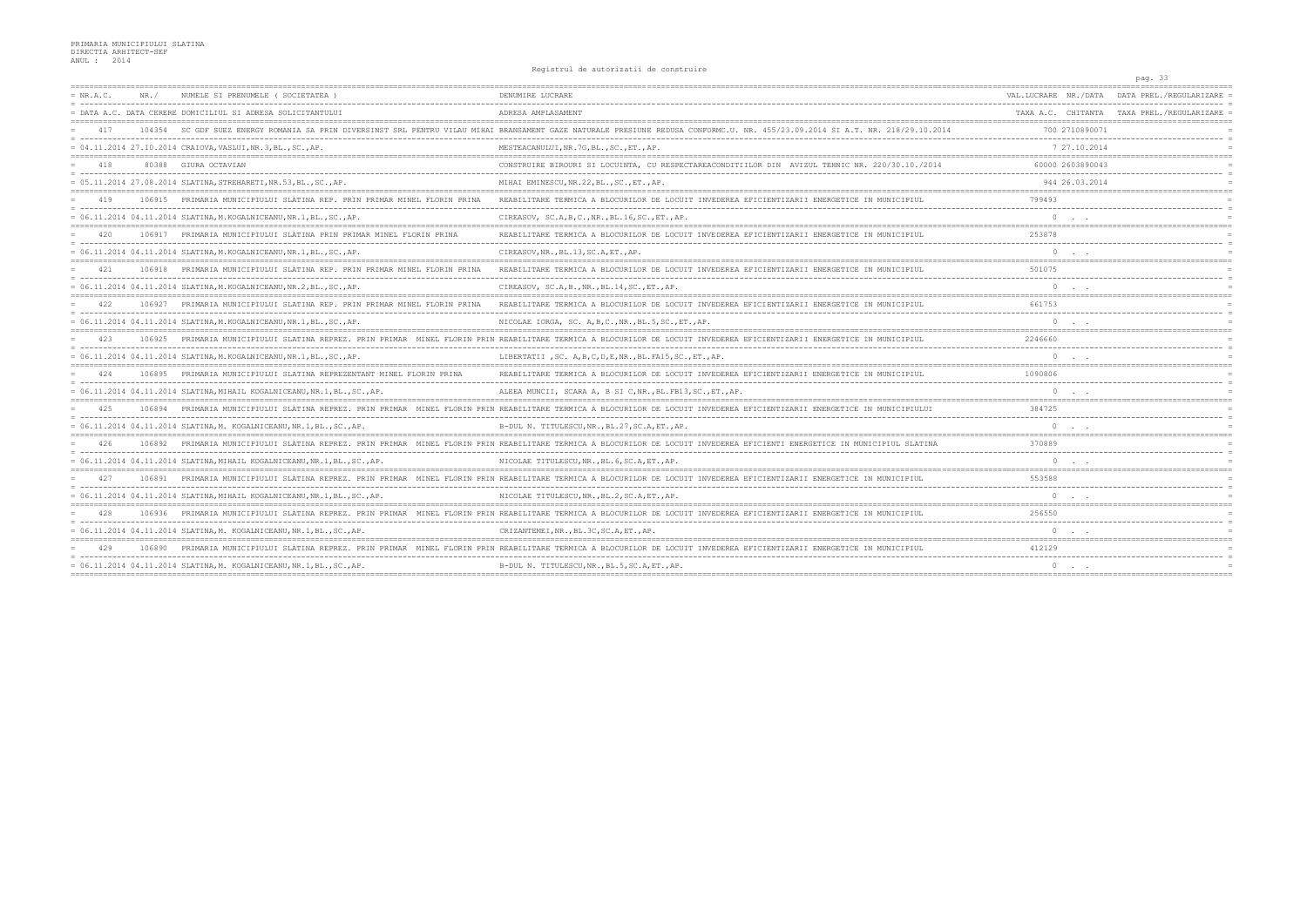|             |        |                                                                             | nggio di ui de autoiliantii de comptiuli                                                                                                                            |                       | pag. 34                                    |
|-------------|--------|-----------------------------------------------------------------------------|---------------------------------------------------------------------------------------------------------------------------------------------------------------------|-----------------------|--------------------------------------------|
| $= NR.A.C.$ | NR. /  | NUMELE SI PRENUMELE (SOCIETATEA)                                            | DENUMIRE LUCRARE                                                                                                                                                    | VAL.LUCRARE NR./DATA  | DATA PREL./REGULARIZARE                    |
|             |        | = DATA A.C. DATA CERERE DOMICILIUL SI ADRESA SOLICITANTULUI                 | ADRESA AMPLASAMENT                                                                                                                                                  |                       | TAXA A.C. CHITANTA TAXA PREL./REGULARIZARE |
| 430         |        | PRIMARIA MUNICIPIULUI                                                       | REABILITARE                                                                                                                                                         | 384725                |                                            |
|             |        | $= 06.11.2014 04.11.2014 SLATINA, M. KOGALNICEANU, NR.1, BL., SC., AP.$     | B-DUL N. TITULESCU, NR., BL.21B, SC.A, ET., AP.                                                                                                                     | $\Omega$              |                                            |
| 431         | 106885 |                                                                             | PRIMARIA MUNICIPIULUI SLATINA REPREZ. PRIN PRIMAR MINEL FLORIN PRIN REABILITARE TERMICA A BLOCURILOR DE LOCUIT INVEDEREA EFICIENTIZARII ENERGETICE IN MUNICIPIUL    | 338059                |                                            |
|             |        | = 06.11.2014 04.11.2014 SLATINA, MIHAIL KOGALNICEANU, NR.1, BL., SC., AP.   | B-DUL NICOLAE TITULESCU, NR., BL.17, SC.A, ET., AP.                                                                                                                 | $\circ$               |                                            |
|             | 106887 |                                                                             | PRIMARIA MUNICIPIULUI SLATINA REPREZ. PRIN PRIMAR MINEL FLORIN PRIN REABILITARE TERMICA A BLOCURILOR DE LOCUIT INVEDEREA EFICIENTIZARII ENERGETICE IN MUNICIPIUL    | 807065                |                                            |
|             |        | $= 06.11.2014 04.11.2014 SLATINA,M. KOGALNICEANU, NR.1,BL., SC., AP.$       | B-DUL N. TITULESCU, NR., BL. 47, SC.A, ET., AP.                                                                                                                     | $\circ$               |                                            |
| 433         | 106888 |                                                                             | PRIMARIA MUNICIPIULUI SLATINA REPREZ. PRIN PRIMAR MINEL FLORIN PRIN REABILITARE TERMICA A BLOCURILOR DE LOCUIT INVEDEREA EFICIENTIZARII ENERGETICE IN MUNICIPIUL    | 447988                |                                            |
|             |        | = 06.11.2014 04.11.2014 SLATINA, M. KOGALNICEANU, NR.1, BL., SC., AP.       | B-DUL N.TITULESCU, NR., BL.15, SC.B, ET., AP.                                                                                                                       | $\Omega$              |                                            |
| 434         | 106879 |                                                                             | PRIMARIA MUNICIPIULUI SLATINA REPREZ. PRIN PRIMAR MINEL FLORIN PRIN REABILITARE TERMICA A BLOCURILOR DE LOCUIT INVEDEREA EFICIENTIZARII ENERGETICE IN MUNICIPIUL    | 370889                |                                            |
|             |        | $= 06.11.2014 04.11.2014 SLATINA, M. KOGALNICEANU, NR.1, BL., SC., AP.$     | NICOLAE TITULESCU, NR., BL.23, SC.A, ET., AP.                                                                                                                       | $\circ$               |                                            |
| 435         | 106944 | PRIMARIA MUNICIPIULUI SLATINA REPREZENTANT MINEL FLORIN PRINA               | REABILITAREA TERMICA A BLOCURILOR DE LOCUIT INVEDEREA EFICIENTIZARII ENERGETICE IN MUNICIPIUI                                                                       | 444286                |                                            |
|             |        | $= 06.11.2014 04.11.2014 SLATINA, MIHAIL KOGALNICEANU, NR.1, BL., SC., AP.$ | ALEEA CAZARMII, SC. A SI B, NR., BL.3, SC., ET., AP.                                                                                                                | $\Omega$              |                                            |
| 436         | 106942 | PRIMARIA MUNICIPIULUI SLATINA REPREZENTANT MINEL FLORIN PRINA               | REABILITAREA TERMICA A BLOCURILOR DE LOCUIT INVEDEREA EFICIENTIZARII ENERGETICE IN MUNICIPIUL                                                                       | 1181254               |                                            |
|             |        | = 06.11.2014 04.11.2014 SLATINA, MIHAIL KOGALNICEANU, NR.1, BL., SC., AP.   | ZMEUREI, SC. A, B SI C, NR., BL. 8A, SC., ET., AP.                                                                                                                  | $\circ$               |                                            |
|             | 106940 | PRIMARIA MUNICIPIULUI SLATINA REPREZENTANT MINEL FLORIN PRINA               | REABILITAREA TERMICA A BLOCURILOR DE LOCUIT INVEDEREA EFICIENTIZARII ENERGETICE IN MUNICIPIUL                                                                       | 251793                |                                            |
|             |        | $= 06.11.2014 04.11.2014 SLATINA, MIHAIL KOGALNICEANU, NR.1, BL., SC., AP.$ | ALEEA VIOLETEI, NR., BL.2, SC.A, ET., AP.                                                                                                                           | $\circ$               |                                            |
| 438         | 106911 | PRIMARIA MUNICIPIULUI SLATINA REPREZ. PRIN PRIMAR<br>MINEL FLORIN           | PRIN REABILITARE TERMICA A BLOCURILOR DE LOCUIT INVEDEREA EFICIENTIZARII ENERGETICE IN MUNICIPIUL                                                                   | 507756                |                                            |
|             |        | $= 06.11.2014 04.11.2014 SLATINA, MIHAIL KOGALNICEANU, NR.1, BL., SC., AP.$ | CIREASOV SC A, B, NR., BL.17, SC., ET., AP.                                                                                                                         | $\Omega$              |                                            |
| 439         | 106902 |                                                                             | PRIMARIA MUNICIPIULUI SLATINA REPREZ.PRIN PRIMAR MINEL FLORIN PRINA REABILITAREA TERMICA A BLOCURILOR DE LOCUIT INVEDEREA EFICIENTIZARII ENERGETICE A BLOCURILOR DE | 434589                |                                            |
|             |        | $= 06.11.2014$ 04.11.2014 SLATINA.MIHAIL KOGALNICEANU.NR.1.BLSCAP.          | ARCULUI, NR., BL.12A, SC.A, ET., AP.                                                                                                                                | $\Omega$              |                                            |
| 440         | 106908 |                                                                             | PRIMARIA MUNICIPIULUI SLATINA REPREZ. PRIN PRIMAR MINEL FLORIN PRINA REABILITAREA TERMICA A BLOCURILOR DE LOCUIT INVEDEREA EFICIENTIZARII                           | 200564                |                                            |
|             |        | = 06.11.2014 04.11.2014 SLATINA, MIHAIL KOGALNICEANU, NR.1, BL., SC., AP.   | DOROBANTI, NR., BL.18, SC.A, ET., AP.                                                                                                                               |                       |                                            |
|             |        | PRIMARIA MUNICIPIULUI<br>SLATINA REPREZ. PRIN PRIMAR<br>MINEL FLORIN        | REABILITARE TERMICA A BLOCURILOR DE LOCUIT INVEDEREA EFICIENTIZARII ENERGETICE IN MUNICIPIUL                                                                        | 305099                |                                            |
|             |        | $= 06.11.2014$ 04.11.2014 SLATINA, MIHAIL KOGALNICEANU, NR.1, BL., SC., AP. | DOROBANTI, NR., BL.19, SC.A, ET., AP.                                                                                                                               | $\circ$               |                                            |
|             |        | PRIMARIA MUNICIPIULUI SLATINA REPREZ. PRIN                                  | REABILITARE TERMICA A BLOCURILOR DE LOCUIT INVEDEREA EFICIENTIZARII ENERG                                                                                           | 436029                |                                            |
|             |        | $= 06.11.2014 04.11.2014 SLATING, M. KOGALNICEANU, NR.1, BL., SC., AP.$     | NICOLAE IORGA, SC. A, B, NR., BL.13, SC., ET., AP.                                                                                                                  | $0 \qquad . \qquad .$ |                                            |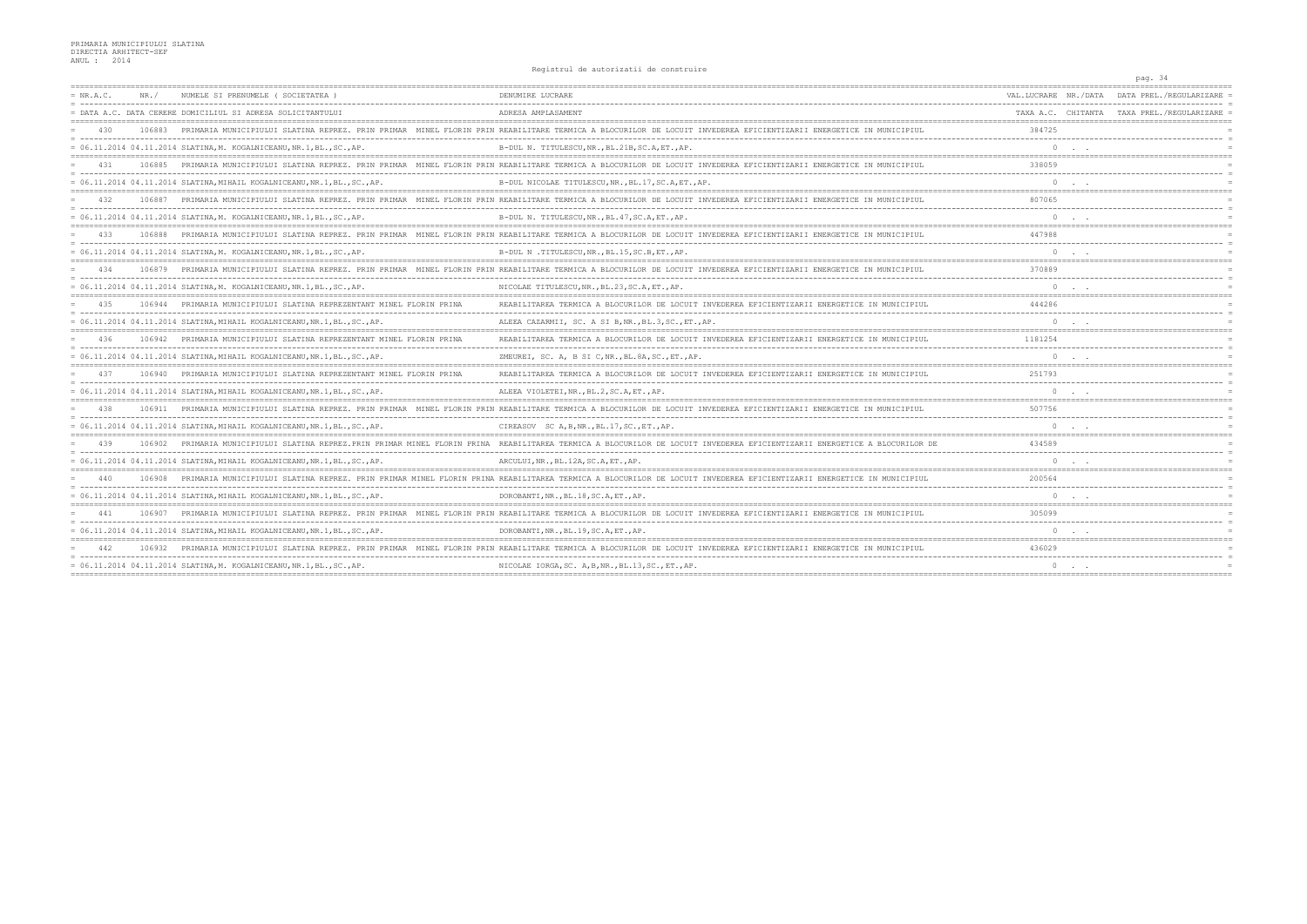|             |        |                                                                                                              | Registrui de autorizatii de construir                                                                                                                                     | pag. 35                                         |
|-------------|--------|--------------------------------------------------------------------------------------------------------------|---------------------------------------------------------------------------------------------------------------------------------------------------------------------------|-------------------------------------------------|
| $= NR.A.C.$ | NR. /  | NUMELE SI PRENUMELE (SOCIETATEA                                                                              | DENUMIRE LUCRARE                                                                                                                                                          | VAL.LUCRARE NR./DATA<br>DATA PREL./REGULARIZARE |
|             |        | = DATA A.C. DATA CERERE DOMICILIUL SI ADRESA SOLICITANTULUI                                                  | ADRESA AMPLASAMENT                                                                                                                                                        | TAXA A.C. CHITANTA TAXA PREL./REGULARIZARE      |
|             |        | PRIMARIA MUNICIPIULUI SLATINA REPREZ. PRIN PRIMAR                                                            | MINEL FLORIN PRIN REABILITARE TERMICA A BLOCURILOR DE LOCUIT INVEDEREA EFICIENTIZARII ENERGETICE IN MUNICIPIUL                                                            | 286793                                          |
|             |        | $= 06.11.2014 04.11.2014 SLATINA, MIHAIL KOGALNICEANU, NR.1, BL., SC., AP.$                                  | DOROBANTI, NR., BL.20, SC.A, ET., AP.                                                                                                                                     | $\Omega$                                        |
|             |        |                                                                                                              | 106897 PRIMARIA MUNICIPIULUI SLATINA REPREZ. PRIN PRIMAR MINEL FLORIN PRINA REABILITAREA TERMICA A BLOCURILOR DE LOCUIT INVEDEREA EFICIENTIZARII ENERGETICE IN MUNICIPIUL | 1090806                                         |
|             |        | $= 06.11.2014 04.11.2014 SLATINA, MIHAIL KOGALNICEANU, NR.1, BL., SC., AP.$                                  | ALEEA MUNCII, SC.A, B, C, NR., BL. FB14, SC., ET., AP.                                                                                                                    | $\Omega$                                        |
| 445         | 106900 |                                                                                                              | PRIMARIA MUNICIPIULUI SLATINA REPREZ. PRIN PRIMAR MINEL FLORIN PRIN REABILITARE TERMICA A BLOCURILOR DE LOCUIT INVEDEREA EFICIENTIZARII ENERGETICE IN MUNICIPIUL          | 753171                                          |
|             |        | = 06.11.2014 04.11.2014 SLATINA, M. KOGALNICEANU, NR.1, BL., SC., AP.                                        | ARTILERIEI, SC.A, B, C, NR., BL.2, SC., ET., AP.                                                                                                                          | $\circ$                                         |
| 446         |        | 103607 MARINICA CONSTANTINA                                                                                  | IMPREJMUIRE TEREN CONFORM C.U NR. 488/07.10.2014                                                                                                                          | 3030 2410890019                                 |
|             |        | $= 07.11.2014 24.10.2014 POTCOAVA, SCOLII, NR.18, BL., SC., AP.$                                             | AL. TEXTILISTULUI                                                                                                                                                         | 30 24.10.2014                                   |
| 447         |        | 107518 PAROHIA MAICA DOMNULUI                                                                                | INLOCUIRE TAMPLARIE LA BISERICA ''ADORMIREA MAICIIDOMNULUI'' CU RESPECTARE CU NR. 528/2014                                                                                | 100628                                          |
|             |        | $= 07.11.2014 05.11.2014 \text{ SLATINA, 1DECEMBRIE} 1918, \text{NR}. 2, \text{BL.}, \text{SC.}, \text{AP.}$ | 1 DECEMBRIE 1918, NR.2, BL., SC., ET., AP.                                                                                                                                | $\circ$                                         |
| 448         |        | 104794 S.C GDF SUEZ ENERGY ROMANIA S.A PRIN S.C INSTPRO SRL                                                  | PENTRU PICHERMA BRANSAMENT GAZE NATURALE PRESIUNE REDUSA CONFORMC.U NR.451/2014 SI A.T NR.225/04.11.2014                                                                  | 546 2810890046                                  |
|             |        | = 07.11.2014 28.10.2014 DRAGASANI, TRAIAN, NR.30, BL., SC., AP.                                              | VULTURULUI, NR. 21, BL., SC., ET., AP.                                                                                                                                    | 5 28.10.2014                                    |
|             |        | 105830 NEDELOIU CONSTANTIN, BAJAN IONICA SI COMAN NICOLAE                                                    | CONSTRUIRE SARPANTA CONFORM C.U NR. 327/22.07.2014                                                                                                                        | 111600 0411890067                               |
|             |        | $= 07.11.2014 30.10.2014 SIATIMA, B-DUL N. TITULESCU, NR.27, BL.27, SC.A, AP.$                               | B-DUL N. TITULESCU, NR. 27, BL. 27, SC. A, ET. 4, AP.                                                                                                                     | 558 04.11.2014                                  |
|             |        | 103885 SC SUPECO INVESTMENT SRL REPREZENTANT LILIANA ROGOBETE                                                | AMPLASARE INSEMNE PUBLICITARE PE FATADA SI PANOUPUBLICITAR INDEPENDENT (CONSTRUCTIE PROVIZORIE PE                                                                         | 30000 2710890004                                |
|             |        | $= 10.11.2014 27.10.2014 BUCURESTI, SPLAIUL INDEPENDENTER, NR.210, BL., SC., AP.A$                           | CRISAN, NR. 31B SI 31F                                                                                                                                                    | 558 27.10.2014                                  |
| 4.51        |        | 103886 SC SUPECO INVESTMENT SRL REPREZENTANT LILIANA ROGOBETE                                                | AMENAJARE MAGAZIN IN CADRUL UNEI CLADIRI EXISTENTE (CONSTRUCTIE PROVIZORIE PE DURATA CONTRACTULUI DE                                                                      | 130000 2710890003                               |
|             |        | $= 10.11.2014$ 27.10.2014 BUCURESTI.SPLAIUL INDEPENDENTEI.NR.210.BLSCAP.A                                    | CRISAN, NR. 31B SI 31F                                                                                                                                                    | 1300 27.11.2014                                 |
| 4.52        |        | 87127 SC PROFI ROM FOOD SA REPREZENTANT BLAG DANIEL CANTEMIR                                                 | AMENAJARE SPATIU COMERCIAL "PROFI" IN SPATIULCOMERCIAL EXISTENT, CONFORM AVIZ TEHNIC NR.                                                                                  | 450000                                          |
|             |        | $= 10.11.2014$ 15.09.2014 TIMISOARA, CALEA SEVER BOCU, NR.31, BL., SC., AP.                                  | TOAMNEI, NR. 6, BL., SC., ET., AP.                                                                                                                                        | 4500 18.09.2014                                 |
| 453         | 107068 | PRIMARIA SLATINA REPREZ. CONSTANTIN CRISTIAN CISMARU                                                         | DEVIERE RETELE DE APA SI RACORD APA, LA PARCAREASUPRAETAJATA - ALEEA ROZELOR, CONFORM AT                                                                                  | 76466                                           |
|             |        | $= 12.11.2014 04.11.2014 SLATINA,M. KOGALNICEANU, NR.1,BL., SC., AP.$                                        | ALEEA ROZELOR                                                                                                                                                             | $\Omega$                                        |
| 454         | 107071 | PRIMARIA SLATINA REPREZ. CONSTANTIN CRISTIAN CISMARU                                                         | SUBTRAVERSARE APA INDUSTRIALA, IN ZONAINTERSECTIEI STRAZILOR CIREASOV SI CRISAN - MUN.                                                                                    | 100624                                          |
|             |        | $= 12.11.2014 04.11.2014 SLATING,M. KOGALNICEANU, NR.1, BL., SC., AP.$                                       | CRISAN - CIREASOV                                                                                                                                                         | $\Omega$                                        |
|             |        | 102911 S.C. PRYSMIAN CABLURI SI SISTEME S.A. REPREZ. PRIN NEDELOIU                                           | CABINA POARTA, ACCES SI EXTINDERE PARCARE CONF.C.U. NR.544/2014                                                                                                           | 1135000 OP 431-BCR                              |
|             |        | $= 18.11.2014 22.10.2014 \text{ SLATINA, DRAGANESTI, NR.28, BL., SC., AP.}$                                  | DRAGANESTI, NR.28, BL., SC., ET., AP.                                                                                                                                     | 11350 24.10.2014                                |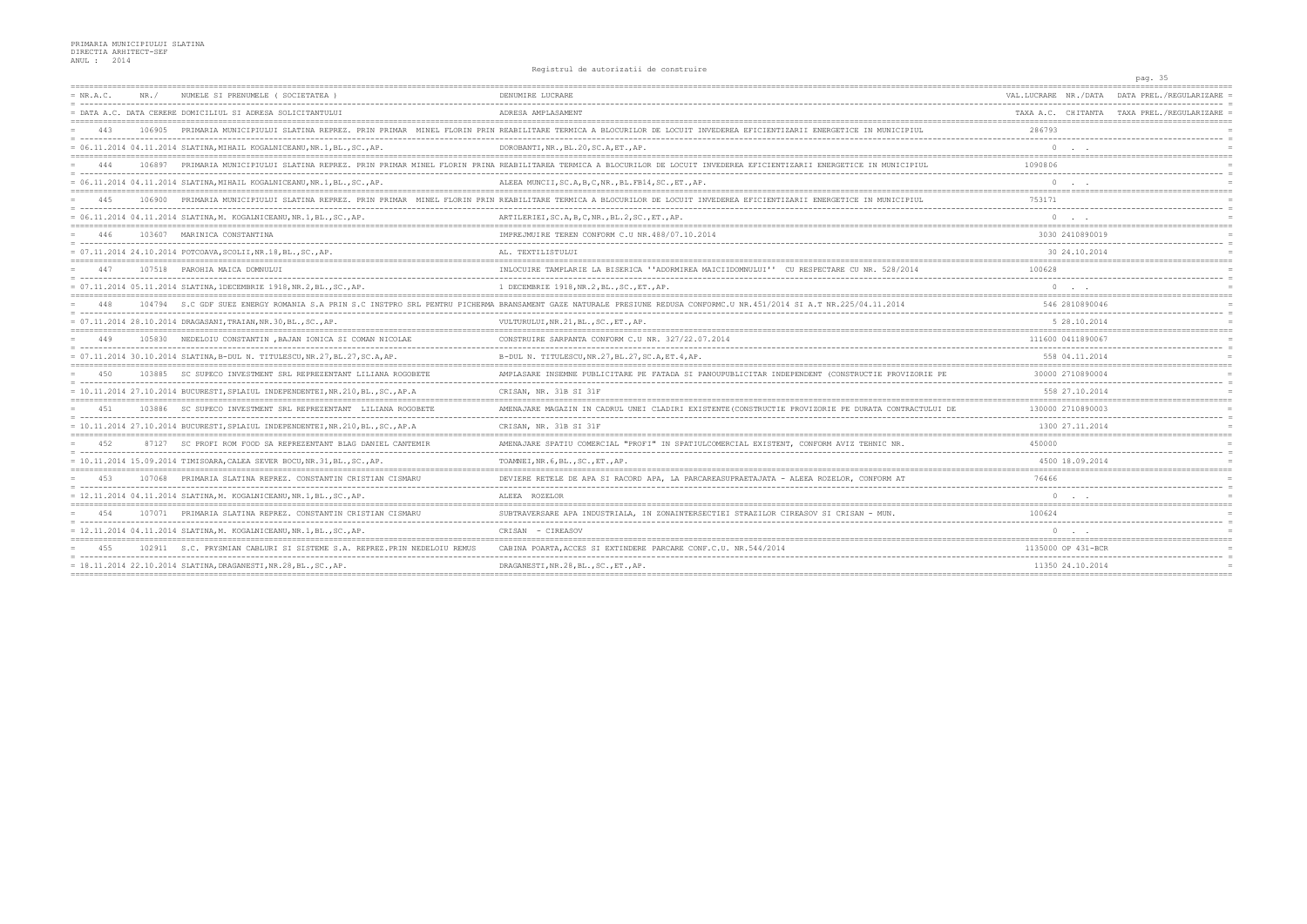|             |       |                                                                                     | nographar de ducorredorr de conscruire                                                                                                                               |                      | pag. 36                                    |
|-------------|-------|-------------------------------------------------------------------------------------|----------------------------------------------------------------------------------------------------------------------------------------------------------------------|----------------------|--------------------------------------------|
| $= NR.A.C.$ | NR. / | NUMELE SI PRENUMELE (SOCIETATEA)                                                    | DENUMIRE LUCRARE                                                                                                                                                     | VAL.LUCRARE NR./DATA | DATA PREL./REGULARIZARE                    |
|             |       | = DATA A.C. DATA CERERE DOMICILIUL SI ADRESA SOLICITANTULUI                         | ADRESA AMPLASAMENT                                                                                                                                                   |                      | TAXA A.C. CHITANTA TAXA PREL./REGULARIZARE |
| 456         |       | 104145 NEGREANU TATIANA CORINA                                                      | CONSTRUIRE GARAJE SI BIROURI (CU RESPECTAREANORMELOR CODULUI CIVIL PRIVIND VECINATATILE)                                                                             | 119688 2710890045    |                                            |
|             |       | = 18.11.2014 27.10.2014 SLATINA, BD. A.I CUZA, NR.11, BL.CAM3, SC.A, AP.58          | STRANDULUI, NR. 8, BL., SC., ET., AP.                                                                                                                                | 599 27.10.2014       |                                            |
| 457         |       | 108352 DIMULESCU PETRE                                                              | CONSTRUIRE LOCUINTA SPARTIAL+P+M SI IMPREJMUIRECONF. C.U. NR.480/2014 SI A.T. NR.230/2014                                                                            | 500900 0711890030    |                                            |
|             |       | $= 18.11.2014$ 07.11.2014 SLATINA.ECATERINA TEODOROIU.NRBL.8.SC.B.AP.10             | ELENA DOAMNA, NR. 7A, BL., SC., ET., AP.                                                                                                                             | 2682 07.11.2014      |                                            |
| 458         |       | 109448 MITRIS DIDINA                                                                | CONSTRUIRE BALCON PE VERTICALA CELOR DE LA ETAJELESUPERIOARE CONF. C.U. NR. 12/22.01.2014                                                                            | 9075 1311890080      |                                            |
|             |       | = 18.11.2014 11.11.2014 SLATINA, IONASCU, NR.7, BL., SC., AP.                       | ARCULUI, NR. 9, BL. 11A, SC. A, ET., AP. 2                                                                                                                           | 45 13.11.2014        |                                            |
| 459         |       | 106420 SC GRUP PRIMACONS SRL REP. PRIN BALTOI OCTAVIAN                              | ALIMENTARE CU ENERGIE ELECTRICA COMPLEX COMERCIALPIATA LEGUME CONFORM CU NR. 360/2014 SI AT                                                                          | 34781 OP-2179        |                                            |
|             |       | = 18.11.2014 03.11.2014 SLATINA, PITESTI, NR.213, BL., SC., AP.                     | PROF. ALEXE MARIN                                                                                                                                                    | 347 03.11.2014       |                                            |
|             |       | 84189 S.C. REMAT S.A. REPREZ. PRIN USTUCA MIHAI ALEXANDRU                           | MAGAZIE METALICA SI CANTAR BASCULA CONFORM C.U.NR. 386/26.08.2014 SI A.T. NR. 178/10.09.2014                                                                         | 72000 0809890086     |                                            |
|             |       | $= 18.11.2014 05.09.2014 SLATINA, DEPOZITELOR, NR.13, BL., SC., AP.$                | DEPOZITELOR, NR.13, BL., SC., ET., AP.                                                                                                                               | 720 08.09.2014       |                                            |
| 461         |       | 107515 FASUI GHEORGHE                                                               | CONSTRUIRE BALCON CONF. C.U. NR. 157/10.04.2014SI AT 231/18.11.2014                                                                                                  | 11574 0511890050     |                                            |
|             |       | $= 20.11.2014 05.11.2014 SLATINA, VAILOR, NR.17, BL.17, SC.A, AP.3$                 | VAILOR, NR. 17, BL. 17, SC. A, ET. P, AP. 3                                                                                                                          | 15 05.11.2014        |                                            |
| 462         |       | 110283 VANCA CIOARA ANA- MARIA-MIHAELA                                              | EXTINDERE LOCUINTA PARTER CONFORM C.U. NR. 512/22.10.2014 SI A.T. NR. 232/18.11.2014                                                                                 | 28700 1311890087     |                                            |
|             |       | = 21.11.2014 13.11.2014 GIARMATA,, NR.996, BL., SC., AP.                            | ALEXANDRU VARIPATTI, NR.1, BL., SC., ET., AP.                                                                                                                        | 144 13.11.2014       |                                            |
|             |       | 112395 TRAISTARU VICTOR SAVIN                                                       | AMENAJARE PARCARE SI REAMPLASARE IMPREJMUIRE CONF.C.U. NR.541/6.11.2014                                                                                              | 15000 2011890061     |                                            |
|             |       | $= 24.11.2014 20.11.2014 SLATINA, VINTILA VODA, NR.21, BL., SC., AP.$               | VINTILA VODA, NR. 21, BL., SC., ET., AP.                                                                                                                             | 150 20.11.2014       |                                            |
|             |       |                                                                                     | 113068 S.C GDF SUEZ ENERGY ROMANIA S.A PRIN DIVERSINST SRL PENTRU BRATU NEL BRANSAMENT GAZE NATURALE PRESIUNE REDUSA CONFORMC.U NR.513/2014 SI A.T NR.238/24.11.2014 | 710 2411890093       |                                            |
|             |       | = 25.11.2014 24.11.2014 CRAIOVA, VASLUI, NR.3, BL., SC., AP.                        | MANASTIREA CLOCOCIOV, NR.1J, BL., SC., ET., AP.                                                                                                                      | 7 24.11.2014         |                                            |
|             |       | 108329 STANCU MITICA, STANCU RAMONA - ILEANA                                        | LOCUINTA S+P+M SI IMPREJMUIRE, CONFORM C.U. NR. 473/07.10.2014 SI A.T. NR. 233/18.11.2014                                                                            | 159030 0711890033    |                                            |
|             |       | = 27.11.2014 07.11.2014 SLATINA, GRIGORE ALEXANDRESCU, NR.40B, BL., SC., AP.        | GRIGORE ALEXANDRESCU, NR. 40B, BL., SC., ET., AP.                                                                                                                    | 847 07.11.2014       |                                            |
| 466         |       |                                                                                     | 112451 SC GDF SUEZ ENERGY PRIN SC INSTPRO SRL PENTRU ILINCA IONEL CRISTIAN BRANSAMENT GAZE NATURALE CONFORM CU NR.456/23.09.2014 SI AT NR.239/24.11.2014             | 606 2011890019       |                                            |
|             |       | = 27.11.2014 20.11.2014 DRAGASANI, TRAIAN, NR.30, BL., SC., AP.                     | ISLAZULUI, NR.1, BL., SC., ET., AP.                                                                                                                                  | 6 20.11.2014         |                                            |
| 467         |       | 110934 RUTA STEFAN                                                                  | CONSTRUIRE LOCUINTA SP+P+POD INALT CU GARAJ SIIMPREJMUIRE TEREN, CONFORM AVIZ TEHNIC NR.                                                                             | 129450 1711890059    |                                            |
|             |       | = 27.11.2014 17.11.2014 SLATINA, ELENA DOAMNA, NR.3, BL.3, SC.A, AP.4               | ZORLEASCA, NR. 43B, BL., SC., ET., AP.                                                                                                                               | 531 17.11.2014       |                                            |
|             |       | 111473 RADU ALIN ROMEO ANGEL SI RADU LENUTA MIHAELA                                 | CONSTRUIRE LOCUINTA P+IE SI IMPREJMUIRE CONF. C.U.NR.472/2014 SI A.T. NR.241/2014, CU RESPECTAREA                                                                    | 91300 1811890073     |                                            |
|             |       | = 27.11.2014 18.11.2014 SLATINA, SG.MAJ. DOROBANTU C-TIN, NR., BL.2B16, SC.C, AP.10 | BASARABILOR, NR. 69, BL., SC., ET., AP.                                                                                                                              | 503 18.11.2014       |                                            |
|             |       |                                                                                     |                                                                                                                                                                      |                      |                                            |